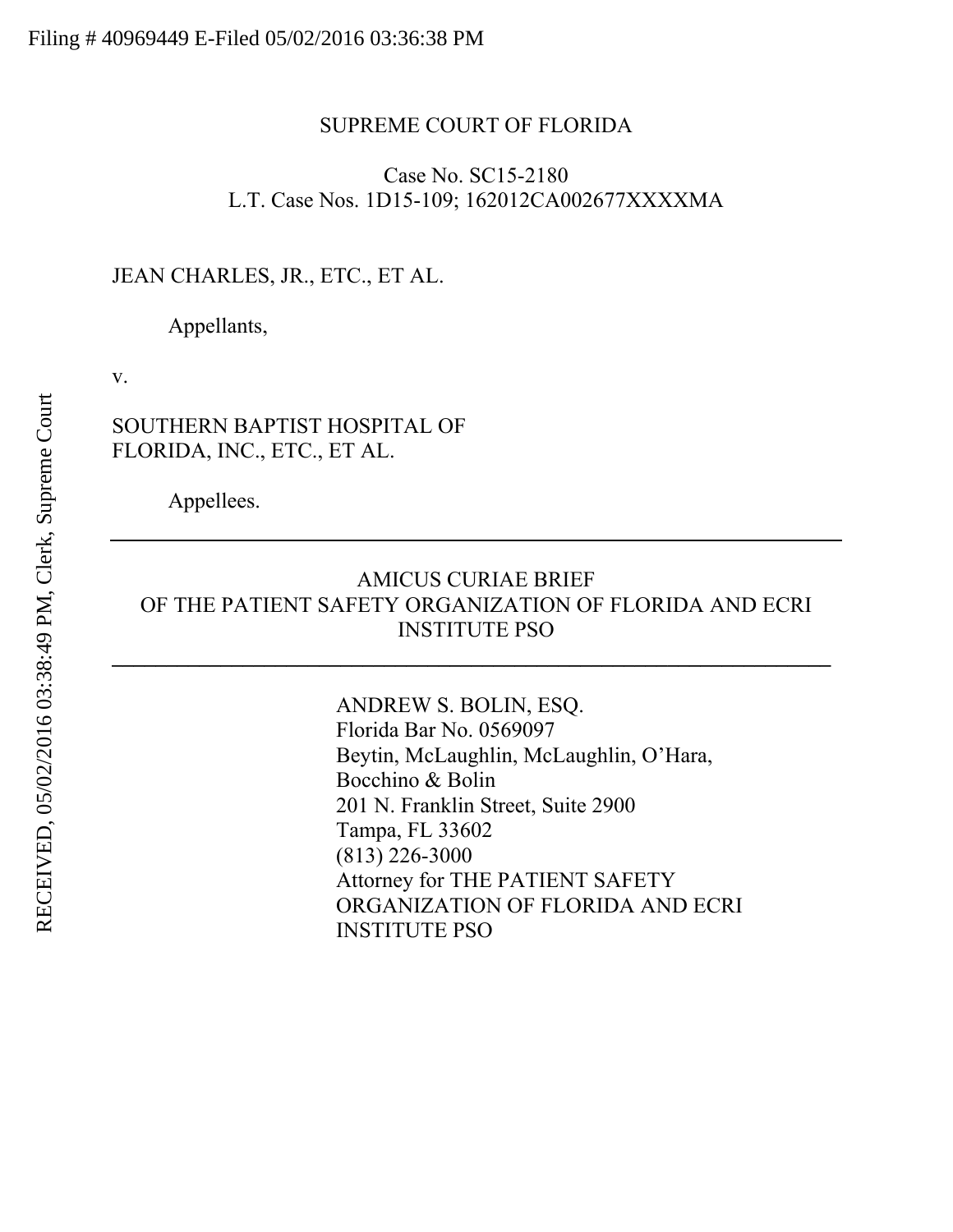## TABLE OF CONTENTS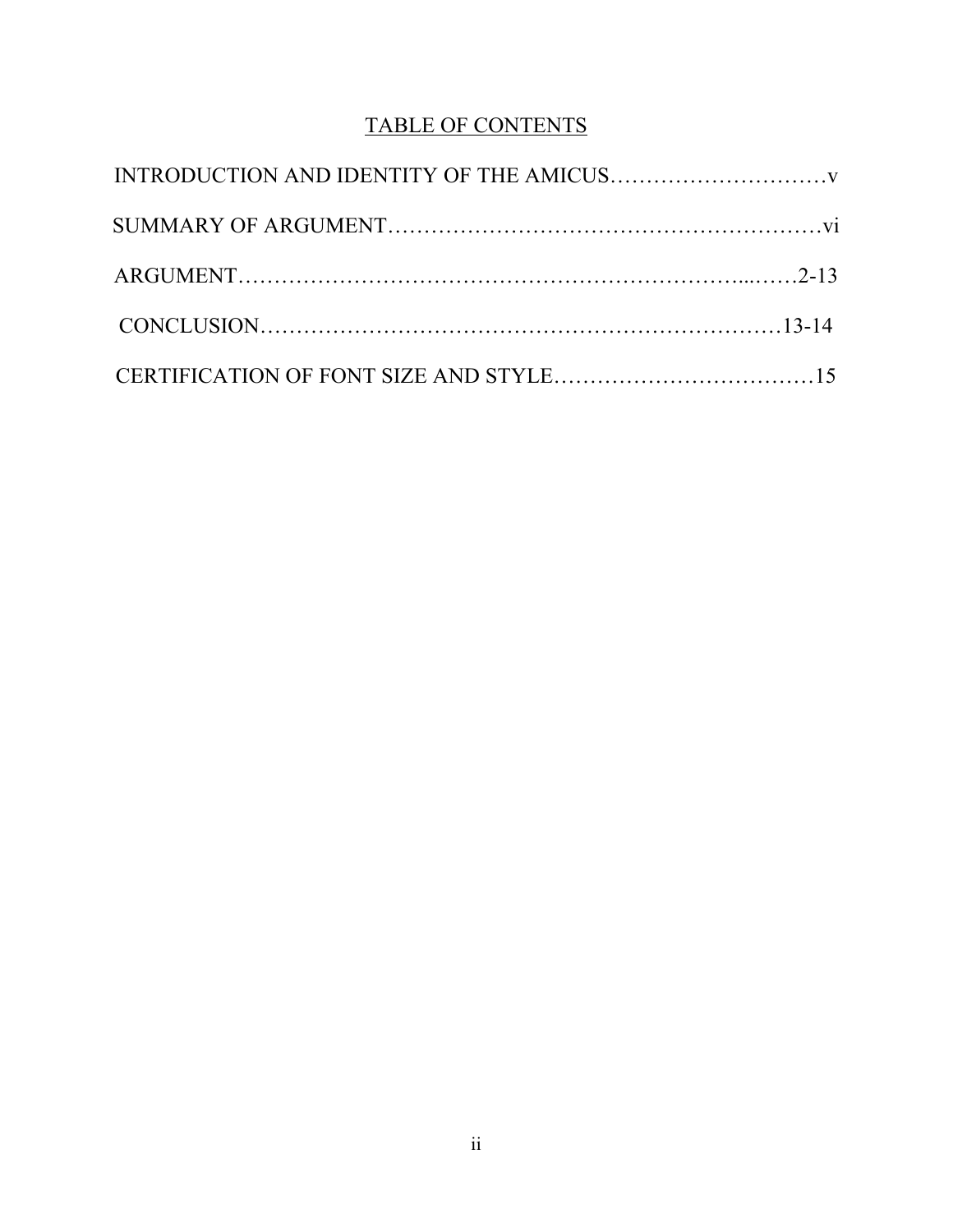## TABLE OF AUTHORITIES

# **STATUTES**

| Patient Safety and Quality Improvement |  |
|----------------------------------------|--|
|                                        |  |
|                                        |  |
|                                        |  |
|                                        |  |
|                                        |  |

## **CASES**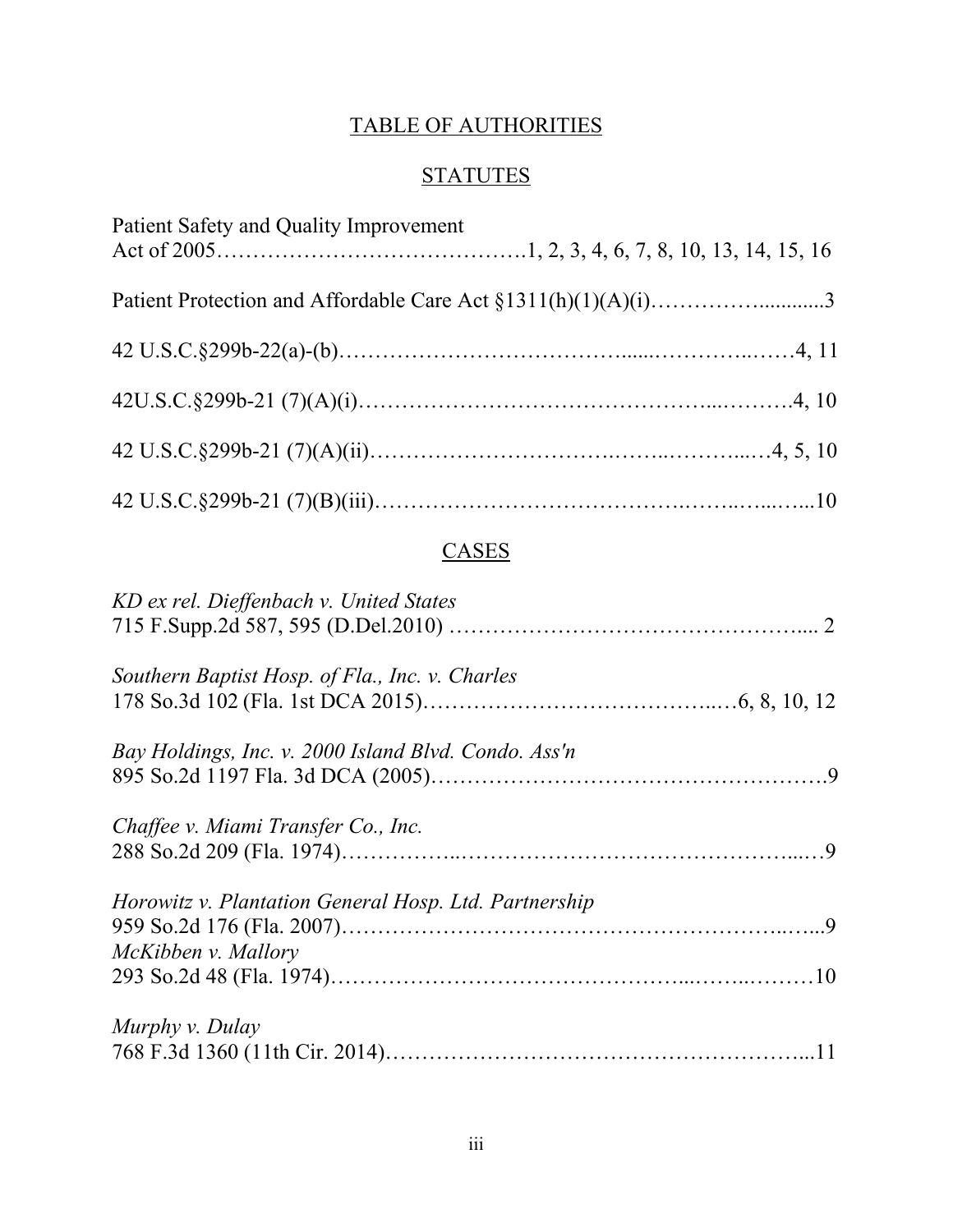| Forsythe v. Longboat Key Beach Erosion Control Dist.                |  |
|---------------------------------------------------------------------|--|
|                                                                     |  |
|                                                                     |  |
| Department of Financial and Professional Regulation v. Walgreen Co. |  |
|                                                                     |  |

## RULES

## OTHER AUTHORITIES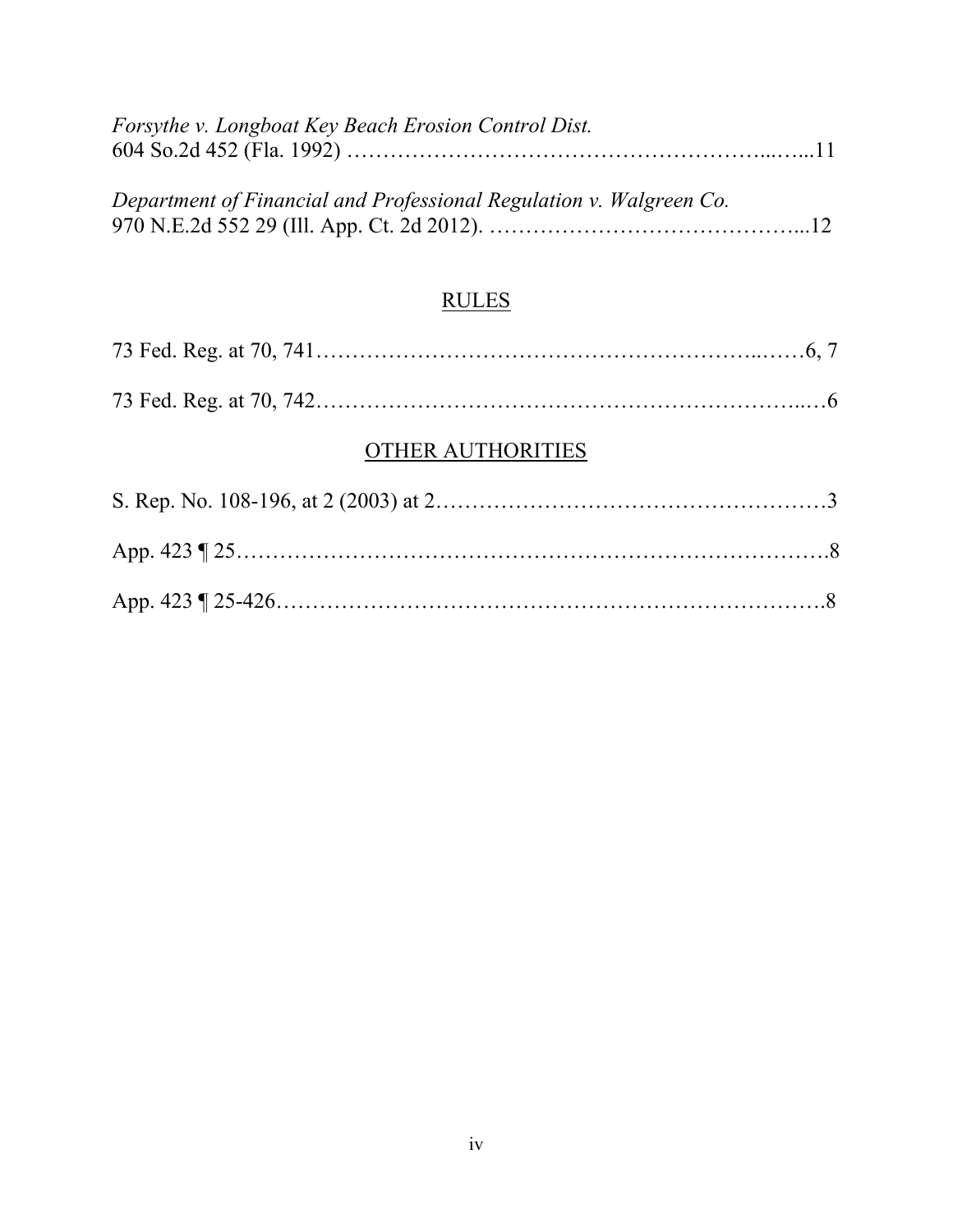#### **STATEMENT OF IDENTITY AND INTEREST OF** *AMICUS CURIAE*

PSO Florida was established to assist hospitals, health systems, physicians, and other healthcare providers in providing the safest, highest quality of care to their patients. Its mission is to improve the safety and quality of healthcare delivery through the application of science and implementation of best-practice evidence with the objective of preventing patient injury or death. PSO Florida has 20 member hospitals and healthcare organizations throughout the state of Florida.

ECRI Institute PSO is a component of ECRI Institute. ECRI Institute PSO's mission is to achieve the highest levels of safety, quality, and cost-effectiveness of healthcare by collecting and analyzing patient safety information and sharing lessons learned and best practices. The primary activity of ECRI Institute PSO is to conduct activities designed to improve patient safety and the quality of health care delivery. To achieve its mission, ECRI Institute PSO collects, aggregates and analyzes reports of adverse events, near misses and hazards; conducts investigations and studies; and disseminates best practices, tools and lessons learned that are gleaned from the data to encourage a culture of safety and minimize patient risk. ECRI Institute PSO collaborates formally with 13 other PSOs and works with over 1,000 healthcare provider organizations on making care safer.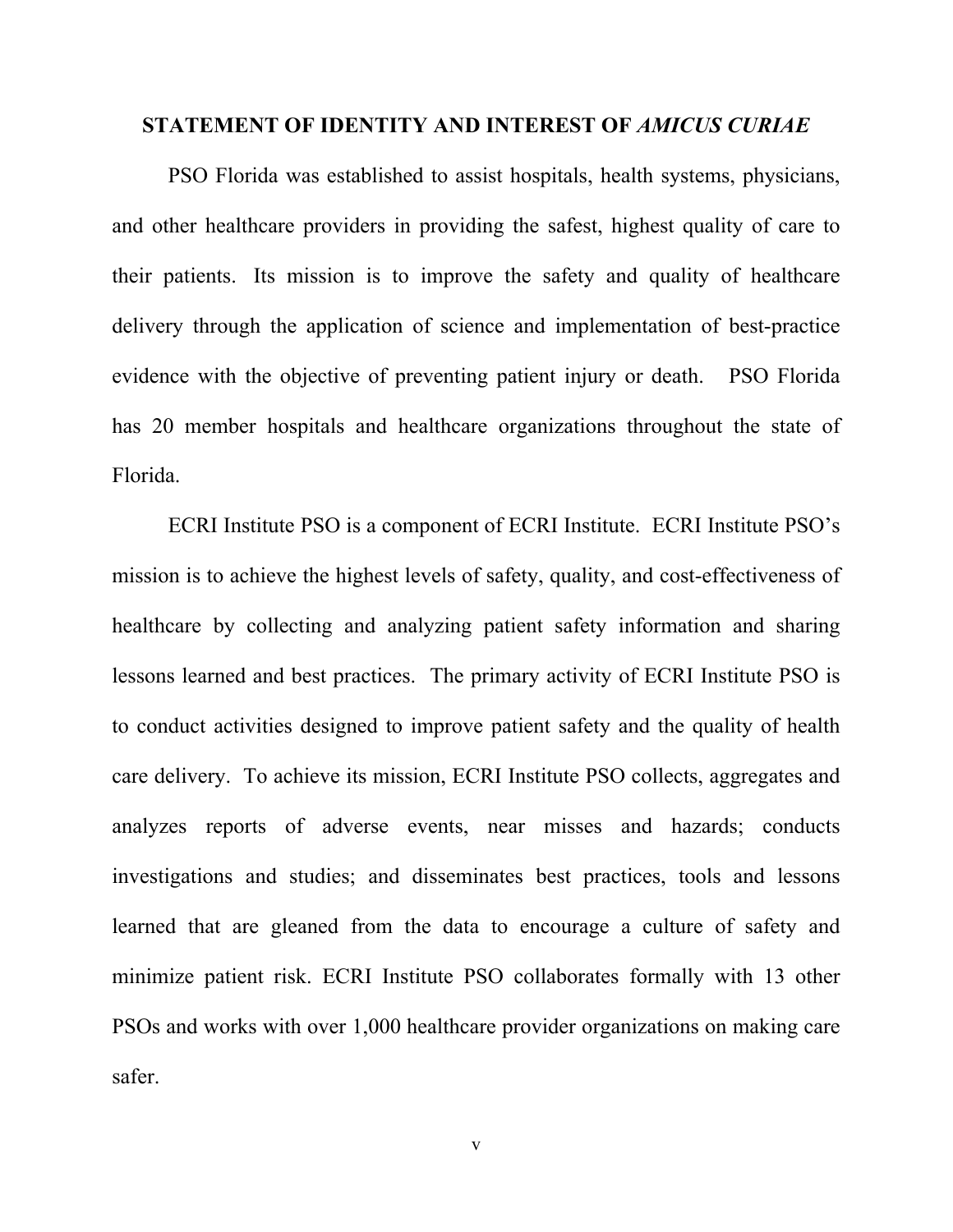#### **SUMMARY OF ARGUMENT**

The Patient Safety and Quality Improvement Act of 2005 was passed for the purpose of improving the quality of medical care and patient safety. The Act created a voluntary system that allowed health care providers to collect data related to patient safety and submit it for analysis to Patient Safety Organizations. In order to encourage participation and to achieve the goal of improving health care for patients nationwide, the Act included privilege and confidentiality provisions to protect the work product of the providers. According to the terms of the Act, data that is collected and remains within a provider's Patient Safety Evaluation System for the purpose of reporting to a Patient Safety Organization is privileged, confidential and not subject to forced production. Contrary state laws relating to disclosure are preempted by the Act's confidentiality provisions in order to promote candid and effective reporting by providers so that the goal of improved patient care is achieved. While the Act offers unequivocal protection that preempts contrary state laws, it does so in a manner that allows providers the ability to maintain a single database from which the provider can voluntarily remove documents to be used for a separate purpose such as complying with state record keeping requirements without jeopardizing the confidentiality and privilege of the materials that remain in the system/database.

1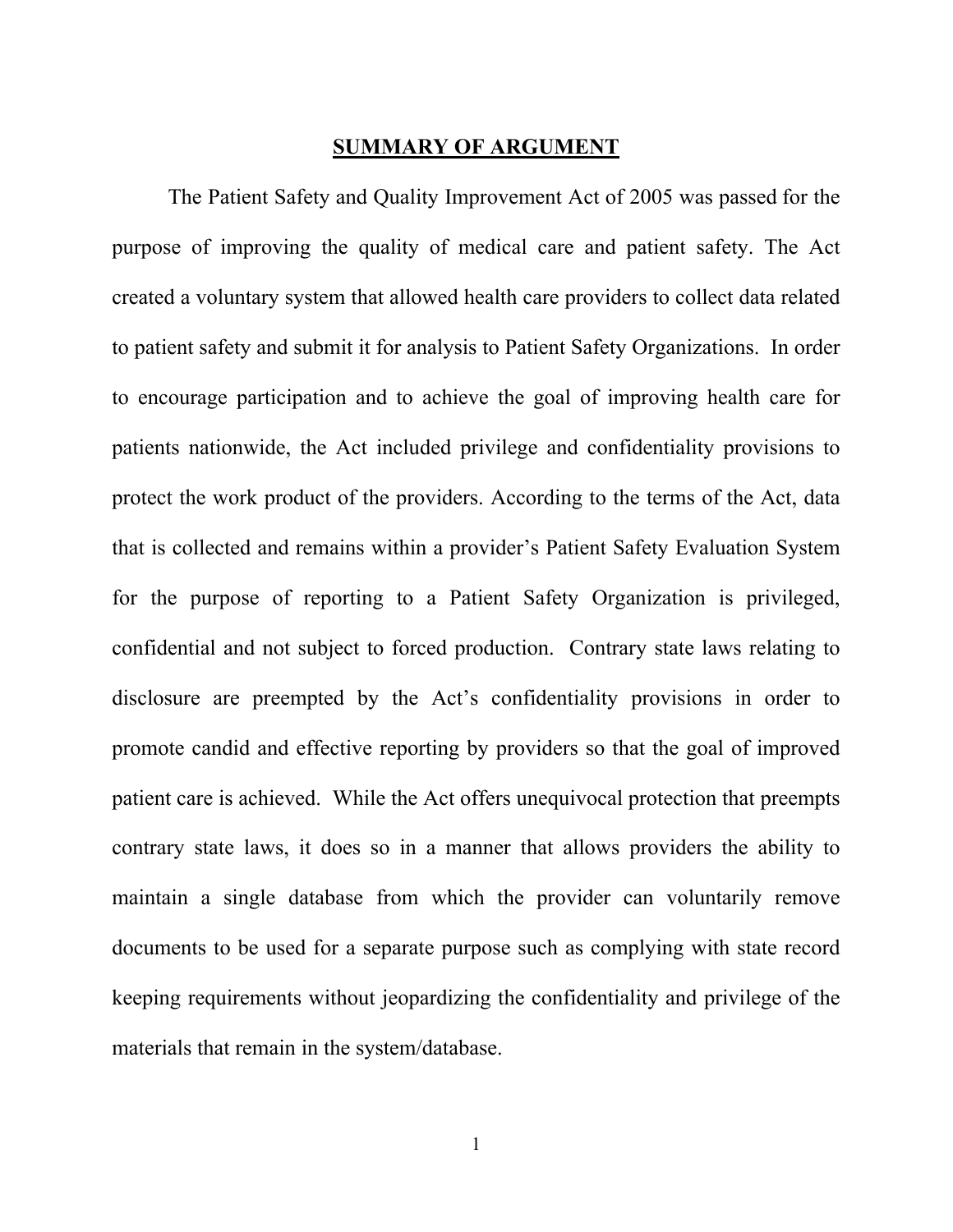#### **ARGUMENT**

## **THE PATIENT SAFETY AND QUALITY IMPROVEMENT ACT OF 2005**

The Patient Safety and Quality Improvement Act of 2005 ("PSQIA") was passed by unanimous vote of the Senate and nearly unanimous vote of the House of Representatives with the stated purpose of "improving patient safety and the quality of [health]care nationwide." The Act established a "Patient Safety Evaluation System" ("PSES") that was to be developed by health care providers permitting the provider to share information, relating to patient safety events with Patient Safety Organizations ("PSO"). In passing the Act, Congress recognized an effective system that encouraged provider participation and achieved meaningful results, required the creation of a privilege for the information collected by providers. The Senate Committee Report on the bill noted that "society's longstanding reliance on the threat of malpractice litigation discourages health care professionals and organizations from disclosing, sharing and discussing information about medical errors." S. Rep. No. 108-196, at 2 (2003) at 2. To "engender the trust and cooperation of health care providers" in this "confidential and nonpunitive system…," Congress created "broad confidentiality and legal protections" for information collected and reported to PSOs "for the purpose of improving the quality of medical care and patient safety." Id. at 4; *See also KD ex rel. Dieffenbach v. United States*, 715 F.Supp.2d 587, 595 (D.Del.2010) (The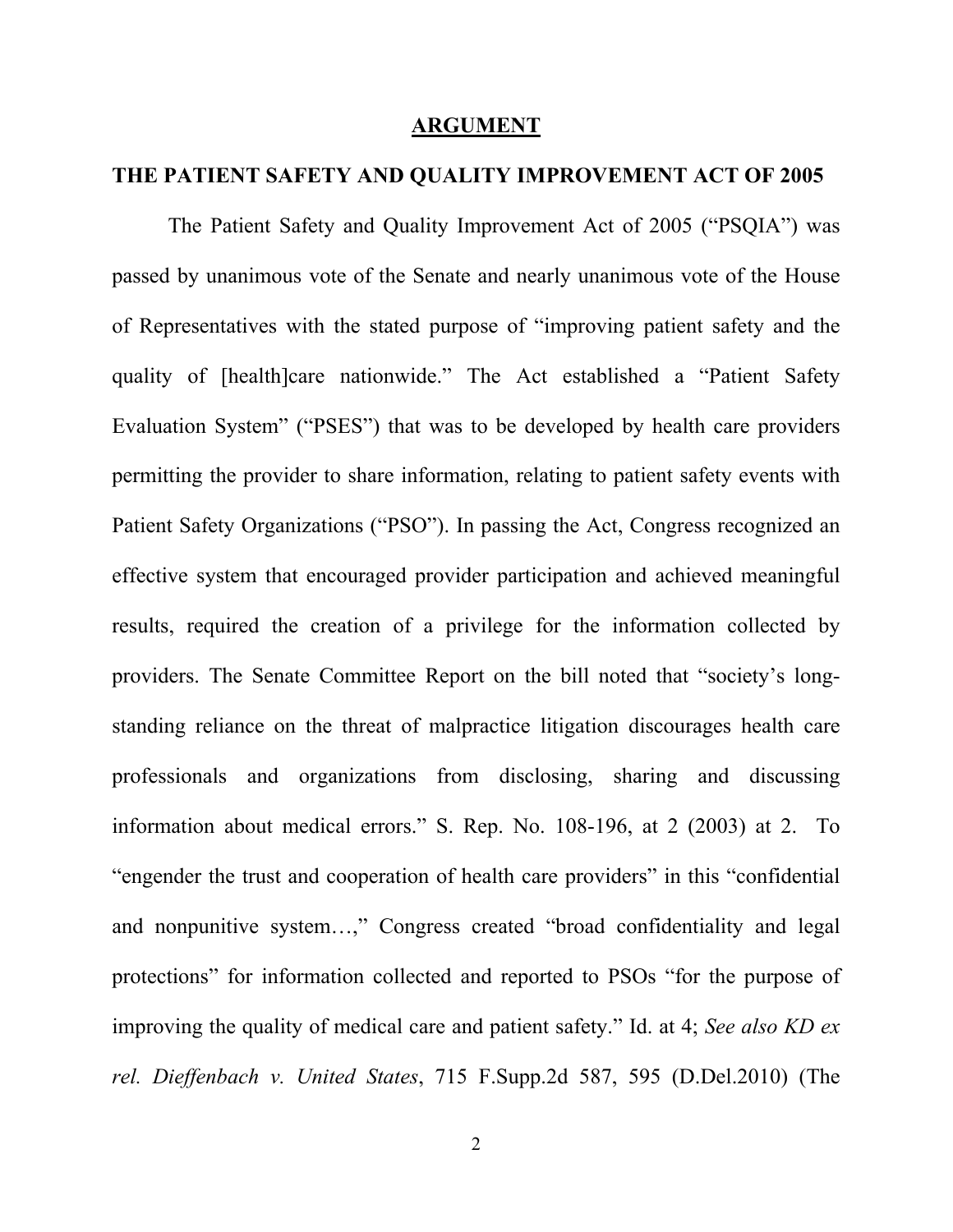Patient Safety Act "announces a more general approval of the medical peer review process and more sweeping evidentiary protections for materials used therein.") The preamble to the implementation language of the Act summarizes the importance of the protections Congress intended:

"The statute attaches privilege and confidentiality protections to this information, termed 'patient safety work product,' to encourage providers to share this information without fear of liability and creates PSOs to receive this protected information and analyze patient safety events. These protections will enable all health care providers, including multi-facility health care systems, to share data within a protected legal environment, both within and across states, without the threat that the information will be used against the subject providers."

Although the system is voluntary, providers are encouraged to participate.

Since the passage of the PSQIA, Congress has even shown the preference that hospitals utilize Patient Safety Evaluation Systems in their passage of other legislation. For example, in the sweeping legislation on health care insurance reform known as the Affordable Care Act, Congress required that any hospital with greater than fifty beds, that wishes to contract with statewide health care exchanges and accept plans under the Affordable Care Act, will only be permitted to do so if the hospital "utilizes a patient safety evaluation system as described in [the PSQIA]." Patient Protection and Affordable Care Act §1311(h)(1)(A)(i). To that end, the 20-member hospital and health care organizations of PSO Florida and the over 1,000 health care provider organizations working through ECRI have undertaken the arduous task of building IT infrastructures at their facilities, created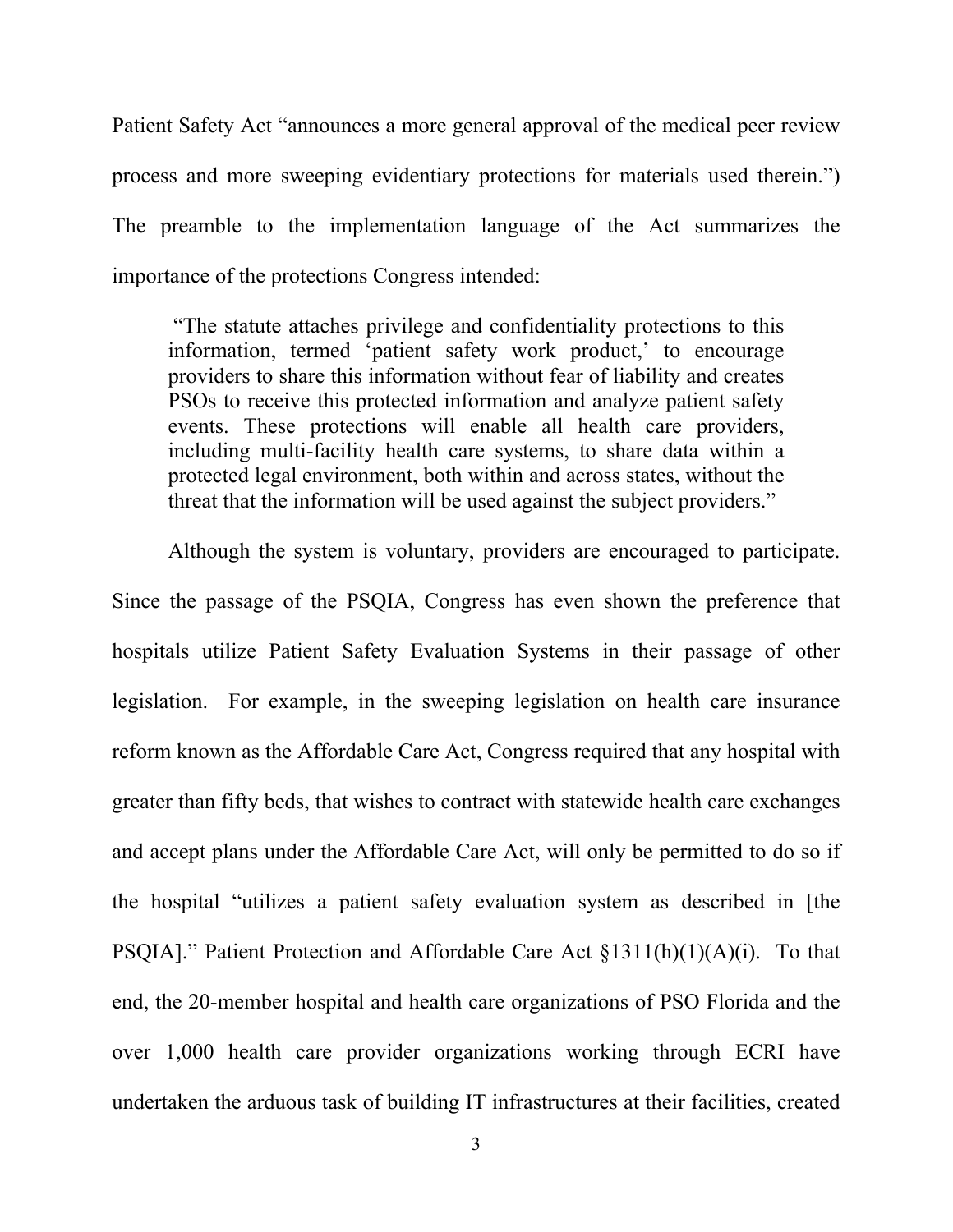patient safety evaluation systems and have submitted thousands of documents to their respective PSOs. This allows members to share information not only with other hospitals in their state, but also with PSO members nationwide to accomplish the goal of making the health care provided to patients safer. In exchange for their participation, the PSQIA provided assurances to members that their self-critical analysis would be protected from forced disclosure and use in civil actions against them.  $§299b-22(a)-(b)$ .

The definitions of PSWP are broad and include a variety of documents commonly created by hospitals in evaluating outcomes for quality. Specifically, the PSWP includes, "any data, reports, records, memoranda, analyses (such as root cause analyses), or written or oral statements" that (1) are assembled or developed by a provider for reporting to a PSO; (2) are in fact reported to a PSO; and (3) could result in improved patient safety, health care quality, or health care outcomes. Id. §299b-21(7)(A)(i). PSWP also includes "any data, reports, records, memoranda, analyses (such as root cause analyses), or written or oral statements" from the deliberations or analysis of a PSES, or which identify the fact of reporting pursuant to a PSES. Id.  $\S 299b-21(7)(A)(ii)$ .

Congress also specifically defined what PSWP is not. Original records such as a patient's medical chart, nursing notes, billing information and "information that is collected, maintained, or developed separately, or exists separately," from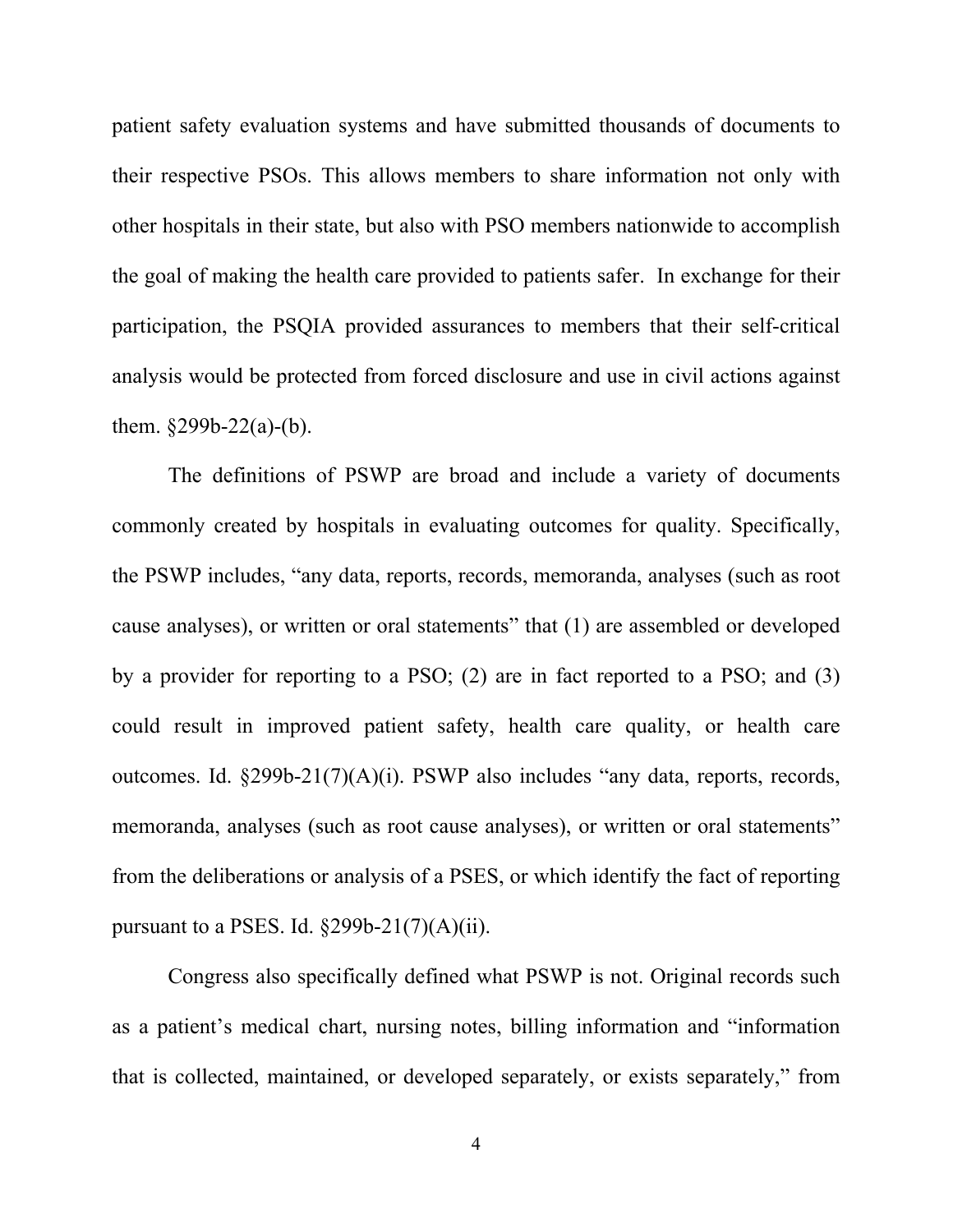the PSES does not enjoy the privilege created under the PSQIA. Id. §299b-21(7)(B)(ii). While disclosing the documentation to third parties typically removes the document from the required sequestration in the PSES, Congress identified third parties who can receive PSWP from providers without destroying the privilege attached to the documents. For example, Subsection 922(d) states that providers are permitted to disclose the materials to any organization in connection with accreditation and still maintain the absolute privilege against forced disclosure of the documents.

## **I. ANY DOCUMENT CREATED WITHIN A PROVIDER'S PATIENT SAFETY EVALUATION SYSTEM IS PRIVILEGED AND CONFIDENTIAL AND THE PSQIA DOES NOT PROHIBIT A DOCUMENT FROM SIMULTANEOUSLY BEING PATIENT SAFETY WORK PRODUCT AND MEETING STATE REPORTING REQUIREMENTS**

The central premise of the arguments advanced by the Appellant and its Amici is that because the PSQIA preserves the obligation of state record keeping and reporting, any document that may eventually be reported must be deemed to exist separate from the Patient Safety Evaluation System and therefore cannot be PSWP. Such an interpretation is atextual and ignores the plain language of the Act.

The First District Court of Appeal correctly recognized that the argument of the Appellant was specifically contradicted in the Health and Human Services final rule guidance. As noted in the lower court's opinion, the rules, "specifically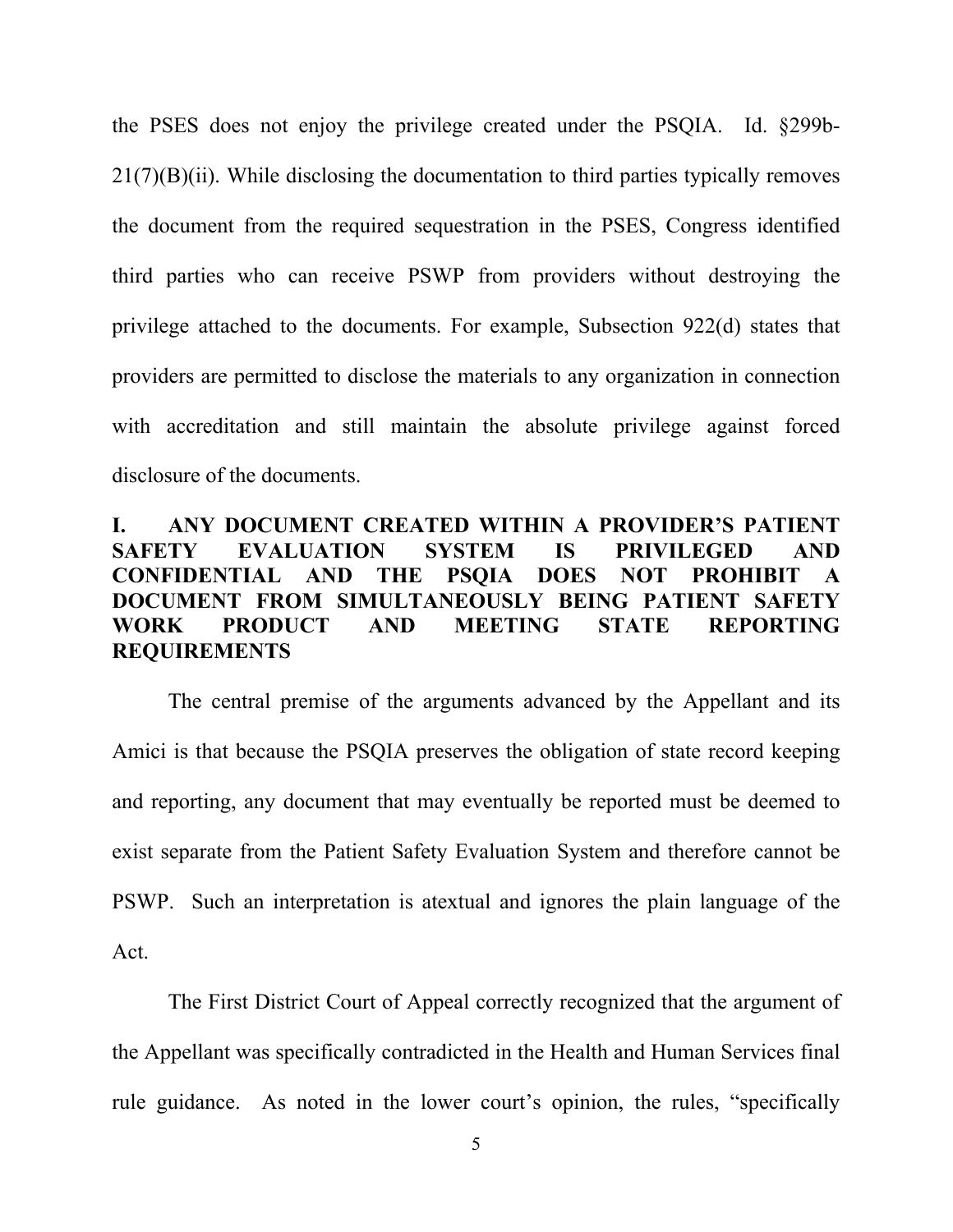address this scenario by assuring providers that they may place information into their PSE system with the expectation of protection and may later remove the information if the provider determines that it must be reported to the State." *Southern Baptist Hosp. of Fla., Inc. v. Charles*, 178 So.3d 102, 109, (Fla. 1st DCA 2015), *citing* 73 Fed. Reg. at 70,742.

The final regulations under the Act, published by the HHS in 2008 in fact provide two very important pieces of guidance that plainly rebut the position the Appellant asks this Court to take.

First, privilege attaches to materials created within the PSES immediately upon collection of the information and not at the time that the information is sent to the PSO. 73 Fed. Reg. at 70, 741. Thus, the genesis of the privilege is at the time the data is first collected, preventing any argument that the document loses its privilege at any point before it is physically transmitted to the PSO. More importantly however, it removes the claim that any entity, including a State agency or regulatory body, can lay claim to the document prior to the attachment of the privilege as is suggested by the Appellant.

Second, as noted above, the regulations disposed of any notion that providers would be required to maintain separate, duplicative recordkeeping systems to collect PSWP while at the same time satisfying state reporting requirements. 73 Fed. Reg. at 70, 740-41. The concern surrounding the potential

6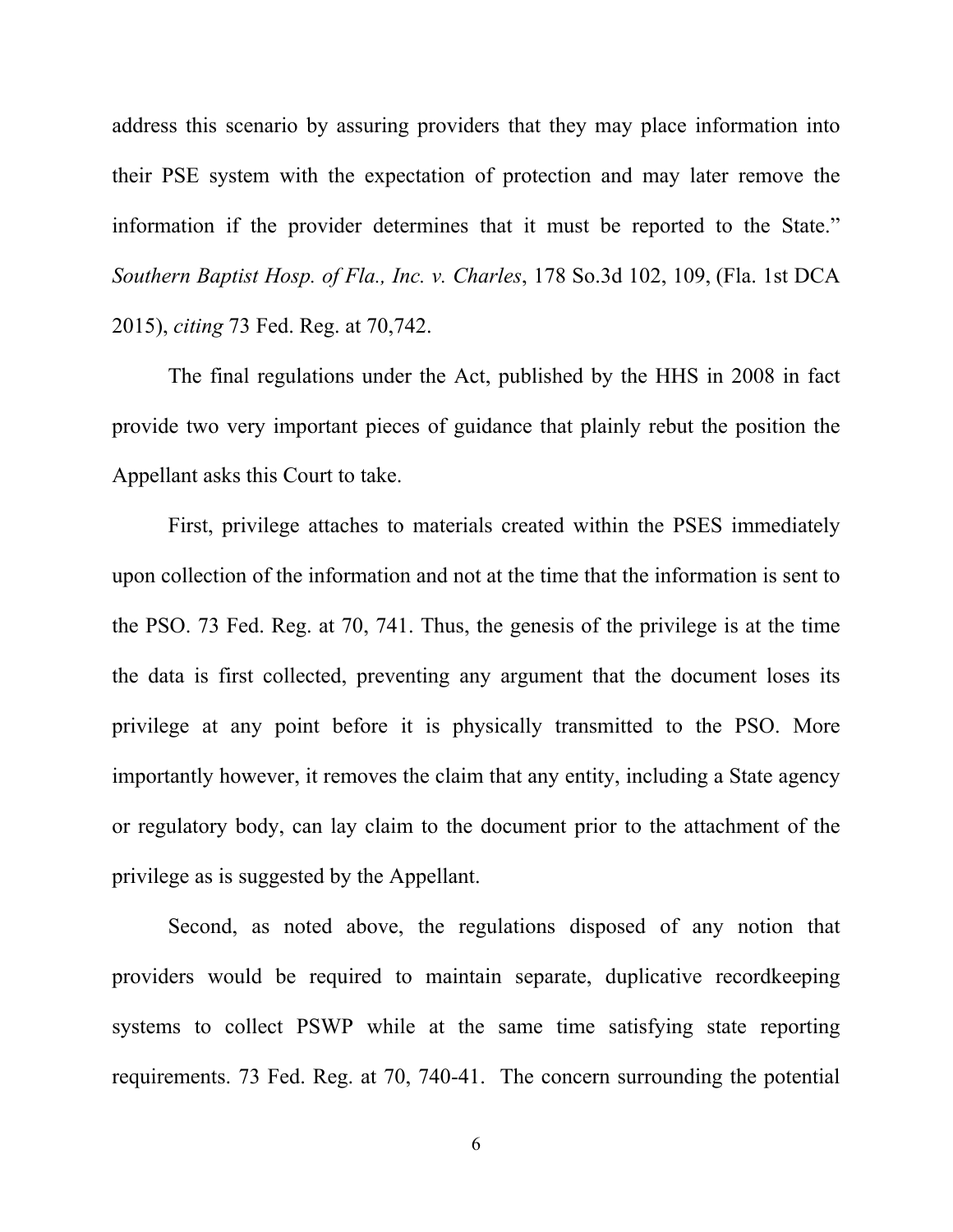that two record keeping systems would be required was reported to be the "most significant area of comment" on the proposed regulations. See 73 Fed. Reg. at 70, 740-41. HHS was concerned that if dual systems to participate in a PSO and comply with State obligations were required, providers "may opt to not participate…due to costs and burdens." 73 Fed. Reg. at 70, 741. The HHS sought to specifically alleviate provider concerns that two separate, duplicative collections of documents were required. The regulations state that the provider makes the ultimate determination whether any of the documents created within the PSES need to be disclosed to State or Federal regulators and provided a mechanism to declassify those documents. As was concisely and accurately stated by the First District, the HHS' rules give providers the "flexibility to collect and maintain its information in the manner it chooses with the caution that nothing should be construed to limit any reporting or recordkeeping requirements under State or Federal law. The Act is clear that it is the provider who determines how information is stored and reported, and the provider must face any consequences of noncompliance with State or Federal reporting or recordkeeping requirements." *See Southern Baptist Hosp. of Fla., Inc. v. Charles*, 178 So.3d 102, 109, (Fla. 1st DCA 2015). The regulations illustrate how only the actual disclosure of the document to an outside body or agency can remove the cloak of confidentiality afforded under the PSQIA. Unless and until the document is actually used for a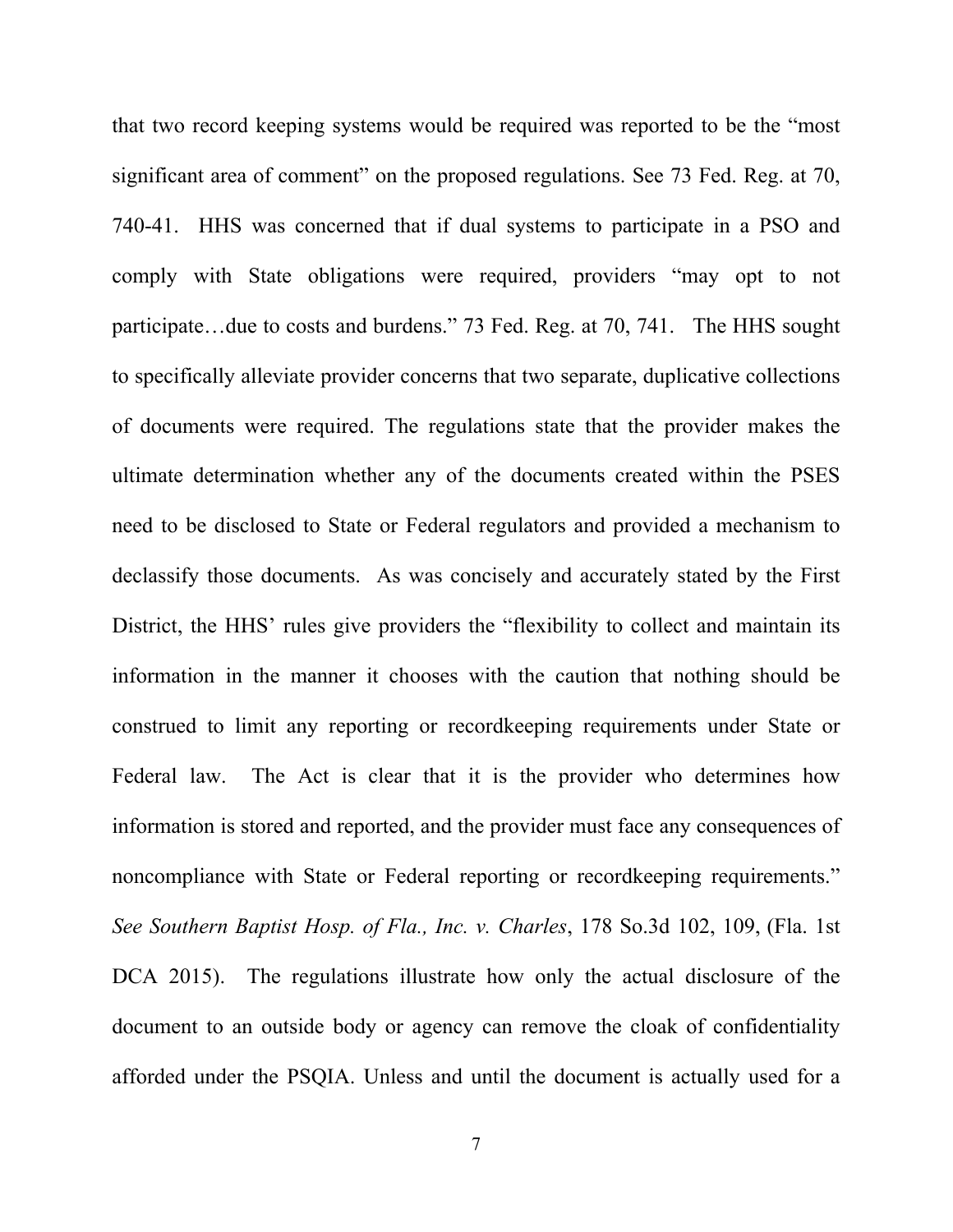purpose outside of the PSES, and thus "exists separately" from the PSES, the privileges and protections afforded to the documents remain and such protections preempt any state law that would otherwise require disclosure. The practice contemplated by the PSQIA was illustrated by the actions of Southern Baptist Hospital of Florida Inc. in the underlying case. Southern Baptist established that all incident reports were created within the hospitals PSES. The only reports that were removed from the PSES and disclosed to any third party were the hospital's Code 15 and Annual reports. The hospital voluntarily agreed to produce those reports because they existed outside of and separate from the PSES. App. 423 ¶ 25. Conversely, all other reports remained segregated within the PSES. No state regulator or other third party is or ever has been privy to those documents. App. 423 ¶ 25-426.

The position of the Appellant, suggesting that documents must be created *exclusively for* the purpose of reporting to the PSO, imposes a requirement that is not found anywhere within the text of the Act. Using this premise would not only destroy the very purpose of the PSQIA, thereby eliminating the incentive of creating a greater culture of safety by PSO members, but would impermissibly abrogate the powers of Congress by adding words and additional meaning to a Federal statute. *See Bay Holdings, Inc. v. 2000 Island Blvd. Condo. Ass'n*, 895 So.2d 1197 Fla. 3d DCA (2005), (Court is not at liberty to add words to statutes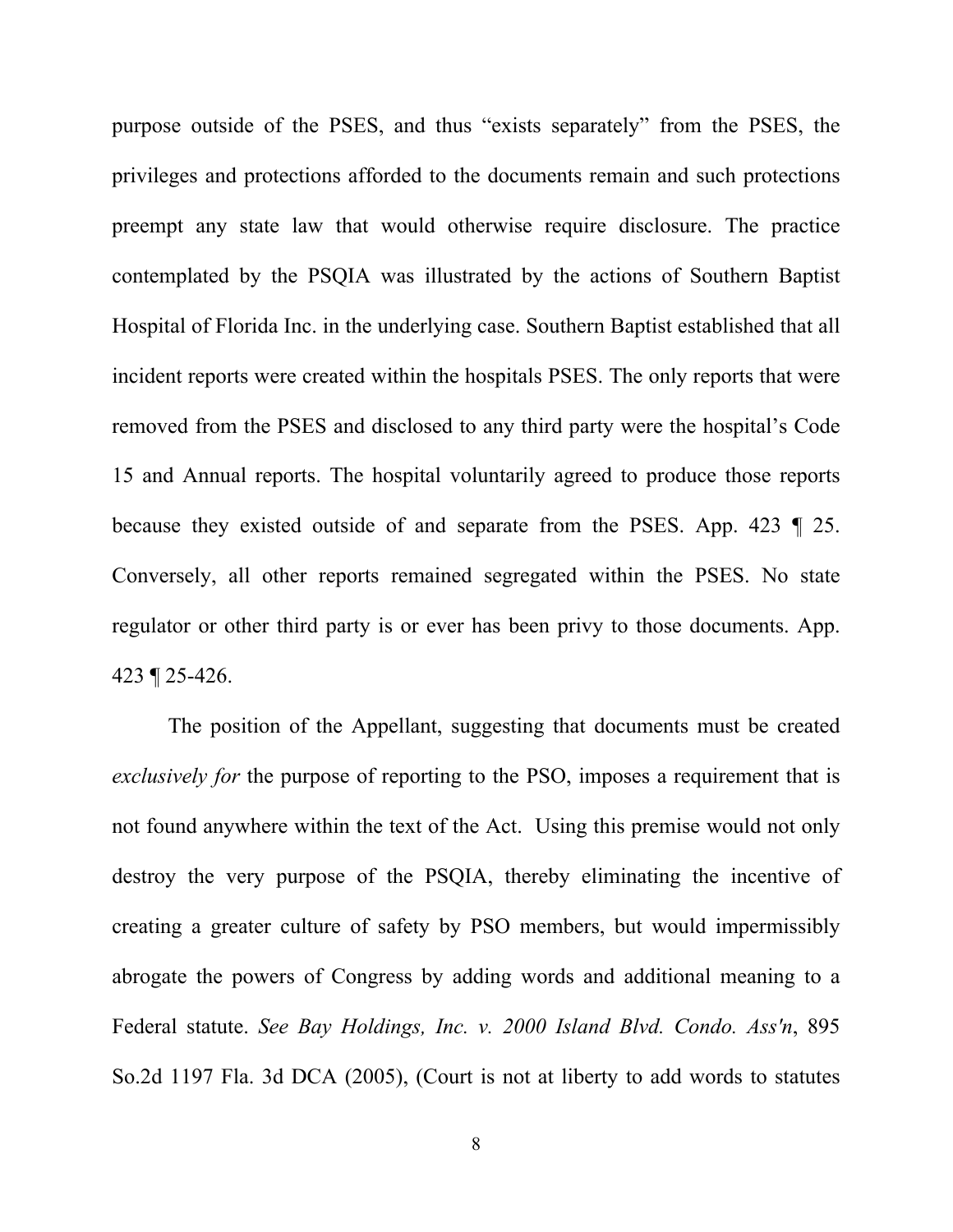that were not placed there by the legislature; to do so, would be an abrogation of legislative power.); *Chaffee v. Miami Transfer Co., Inc.,* 288 So.2d 209 (Fla. 1974), (Court in construing statute cannot invoke a limitation or add words to the statute not placed there by the legislature.

The Appellant bases their position on Section 42 U.S.C. §299b-21(7)(B)(iii), which states in pertinent part:

"(iii) Nothing in this [Act] shall be construed to limit—… (II) the reporting of information described in this subparagraph to a Federal, State, or local governmental agency for public health surveillance, investigation, or other public health purposes or health oversight purposes; or (III) a provider's recordkeeping obligation with respect to information described in this subparagraph under Federal, State, or local law…"

and concludes that concurrent obligations destroy the privilege afforded to PSWP. Such an interpretation is misplaced. This clause clearly and simply states that providers may not use the Act to escape the requirements imposed by the State or Federal government pertaining to record creation or retention. Notably absent in this section however, is any reference to the destruction of the privilege afforded to PSWP simply by the existence of concurrent state law obligations. Courts are "without power to construe an unambiguous statute in a way which would extend, modify, or limit, its express terms..." *Horowitz v. Plantation General Hosp. Ltd. Partnership,* 959 So.2d 176 (Fla. 2007). In fact, no attempt to alter, interpret or decipher the PSQIA is necessary. As the First District explained, "the Act is Clear"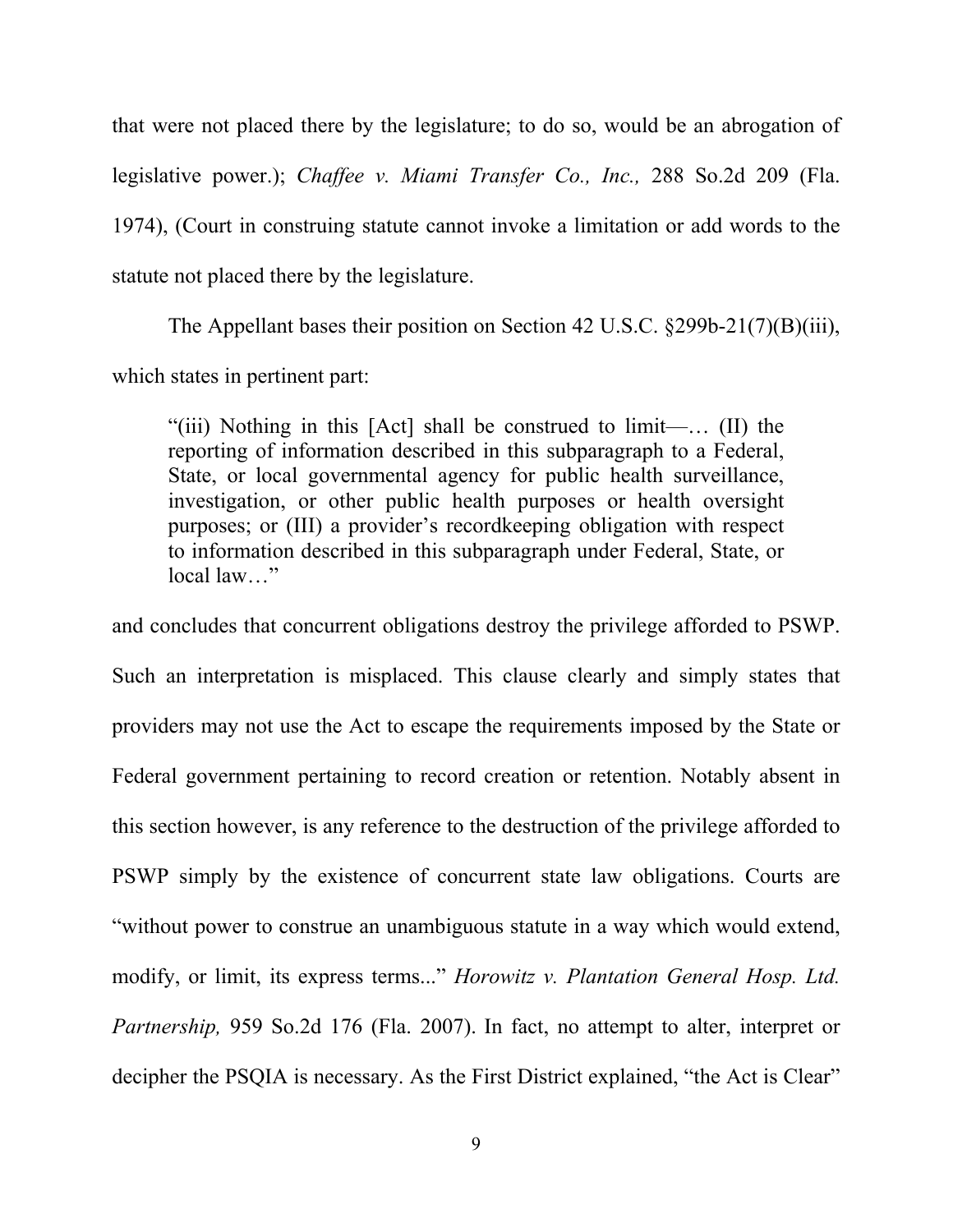and such clear language must be used as the "starting point and guidepost" for any decision. *See Southern Baptist Hosp. of Fla., Inc. v. Charles*, 178 So.3d 102, 107- 108 (Fla. 1st DCA 2015). It would also be illogical and counterproductive if Congress included the requirement that providers meet concurrent state obligations in the PSQIA with the intention of excluding any such document from being considered PSWP. The Court should avoid any such construction of the law that would completely undermine the purpose of the Act by allowing States to pass law that create concurrent record keeping obligations and thereby strip the Federal Legislature of their power to create a confidential system in which providers can improve patient safety. *See McKibben v. Mallory*, 293 So.2d 48 (Fla. 1974), (Construction of a statute which would lead to an absurd result should be avoided).

Moreover, at 42 U.S.C. §299b-21(7)(B)(i)-ii, Congress identified the items it intended to exclude from the definition of PSWP:

- (i) Information described in subparagraph (A) does not include a patient's medical record, billing and discharge information, or any other patient or provider record.
- (ii) Information described in subparagraph (A) does not include information that is collected, maintained, or developed separately, or exists separately, from a patient safety evaluation system. Such separate information or a copy thereof reported to a patient safety organization shall not by reason of its reporting be considered patient safety work product.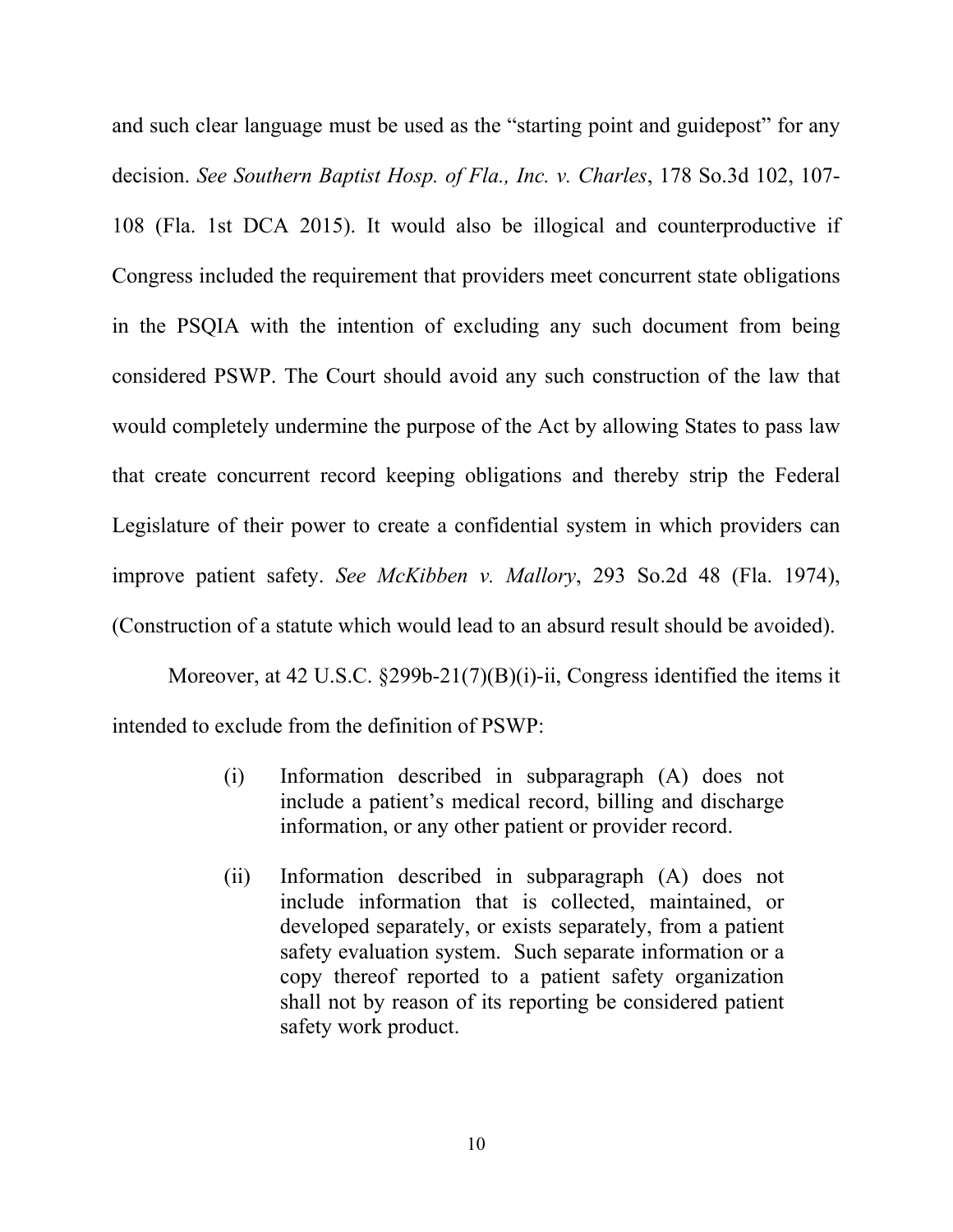If congress had the intent to exclude documents that may ultimately be reported to the state from the definition of patient safety work product they would have done so by including such documents in this section.

## **II. THE PRINCIPLES OF FEDERAL PREEMPTION CONTRADICT THE POSITION OF THE APPELLANT**

The United States Constitution designates the laws of the United States as the supreme law of the land, requiring that all conflicting state provisions be without effect. *Murphy v. Dulay*, 768 F.3d 1360 (11th Cir. 2014). The PSQIA clearly states its intention to preempt any state laws requiring disclosure of PSWP. 42 U.S.C. §299b-22(a)-(b); 73 Fed. R. at 70743, 70744. To interpret any section of the PSQIA as yielding to state law requirements is to impermissibly read conflict and disharmony into the law itself. *See Forsythe v. Longboat Key Beach Erosion Control Dist*., 604 So.2d 452 (Fla. 1992) (All parts of statute must be read together in order to achieve a consistent whole; where possible, a court must give full effect to all statutory provisions and construe related statutory provisions in harmony with one another). Thus, the proper lens through which to view any request for documents that may enjoy privilege under the PSQIA is to evaluate Federal law and its preemption first before turning to State law to determine what survives that preemption. The Appellants' approach of looking at first at State law to construe it in a manner that escapes Federal law would allow each State to overcome the preemptive effect of the PSQIA by passing a law allowing regulators to inspect a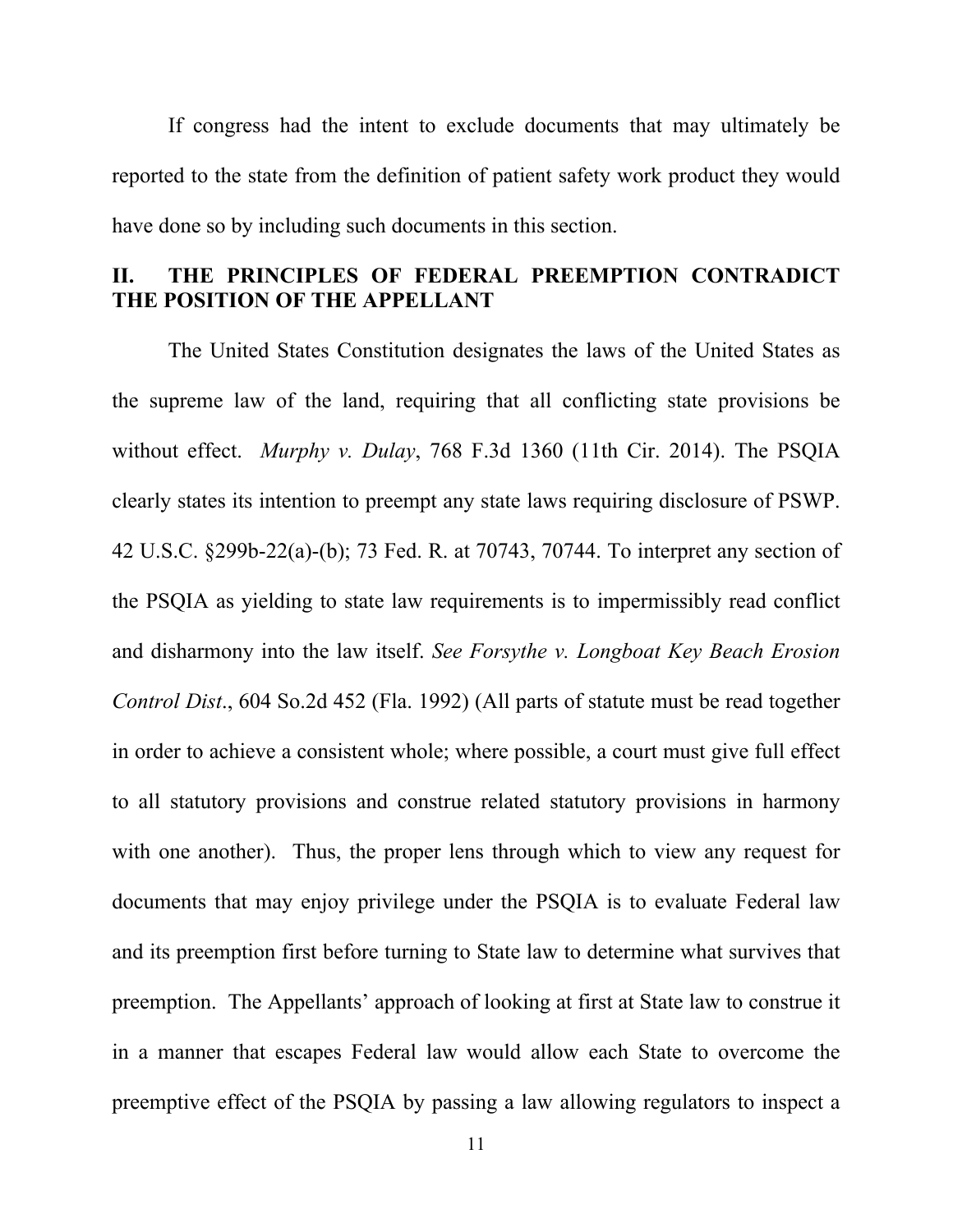provider's documents, thus destroying the Act's confidentiality provisions. To allow a state to pass a law that could be later interpreted to require disclosure of PSWP would be in direct contravention to the Act and run in opposite to the law of Federal preemption. The dispositive question should be whether the documents at issue were created and maintained within the PSES. If that question can be answered in the affirmative, then Federal law mandates protection of the documents and, as noted by the First District, there is "no need for the court to consider whether the documents at issue simultaneously satisfy any state law obligations." *Southern Baptist Hosp. of Fla., Inc. v. Charles*, 178 So.3d 102, 110, (Fla. 1st DCA 2015).

The nullification of a State law right to inspect by the PSQIA was demonstrated in *Department of Financial and Professional Regulation v. Walgreen Co.*, 970 N.E.2d 552 29 (Ill. App. Ct. 2d 2012). Illinois state law authorized regulators to "subpoena and compel the production of documents, papers, files, books, and records in connection with any hearing or investigation" carried out by state regulators. Id. at 558. However, the Court held that the Act protected the documents at issue. Id. The Court also demonstrated the appropriate inquiry into whether a document was being maintained "separately" from a PSES so as to lose its confidential status. The Court did not look to the concurrent state law obligations or rights, but instead rebuffed arguments by the State that the reports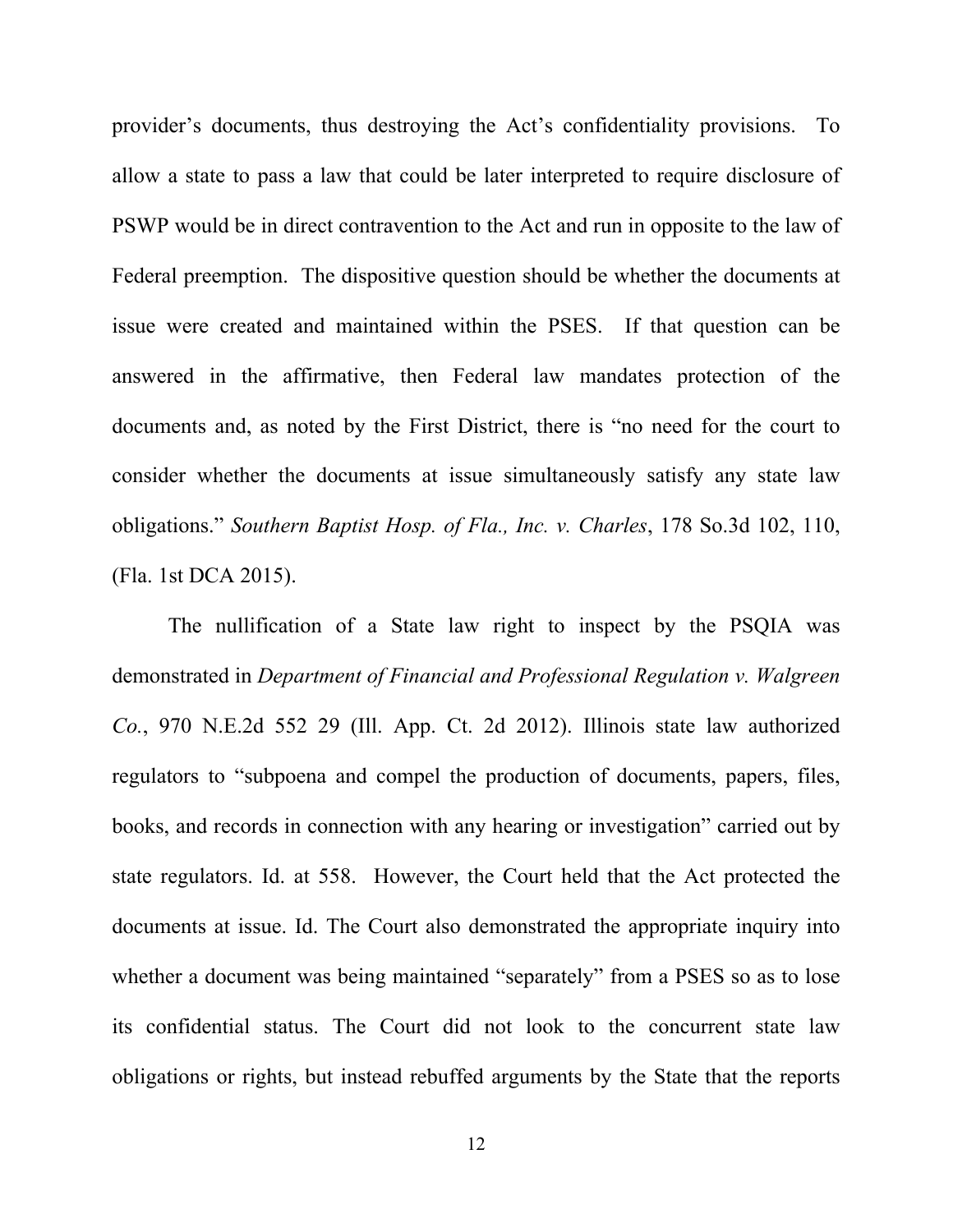were maintained "separate" from the PSES, on the strength of affidavits indicating that the reports in questions were created within the PSES and remained sequestered in the system. Accepting those affidavits as fact, just as the affidavits of Southern Baptist Hospital were accepted in the present matter, the Court in *Walgreen* ceased the inquiry, determining that the records created within the PSES and maintained there, were confidential and preempted the state's right to inspect. *Id.* at 558. The PSWP, in the present matter, created and maintained at all times within the PSES of the hospital, should likewise be protected.

#### **CONCLUSION**

If a document is created within the PSES for reporting to a PSO and does not exist separately from the provider's PSES, it is privileged and confidential under the express terms of the PSQIA of 2005. The documents created within the PSES, which are covered by privilege upon creation, do not lose their confidential status regardless of whether the document also concurrently satisfies a state requirement to create or maintain records. The PSQIA was created with patient safety at its core. The drafters of the Act recognized that providers who participate in a system of self-critical analysis can only do so candidly and effectively if they are assured that their efforts to improve patient safety are not used against them in civil litigation. Therefore, the members of PSO Florida and ECRI respectfully urge this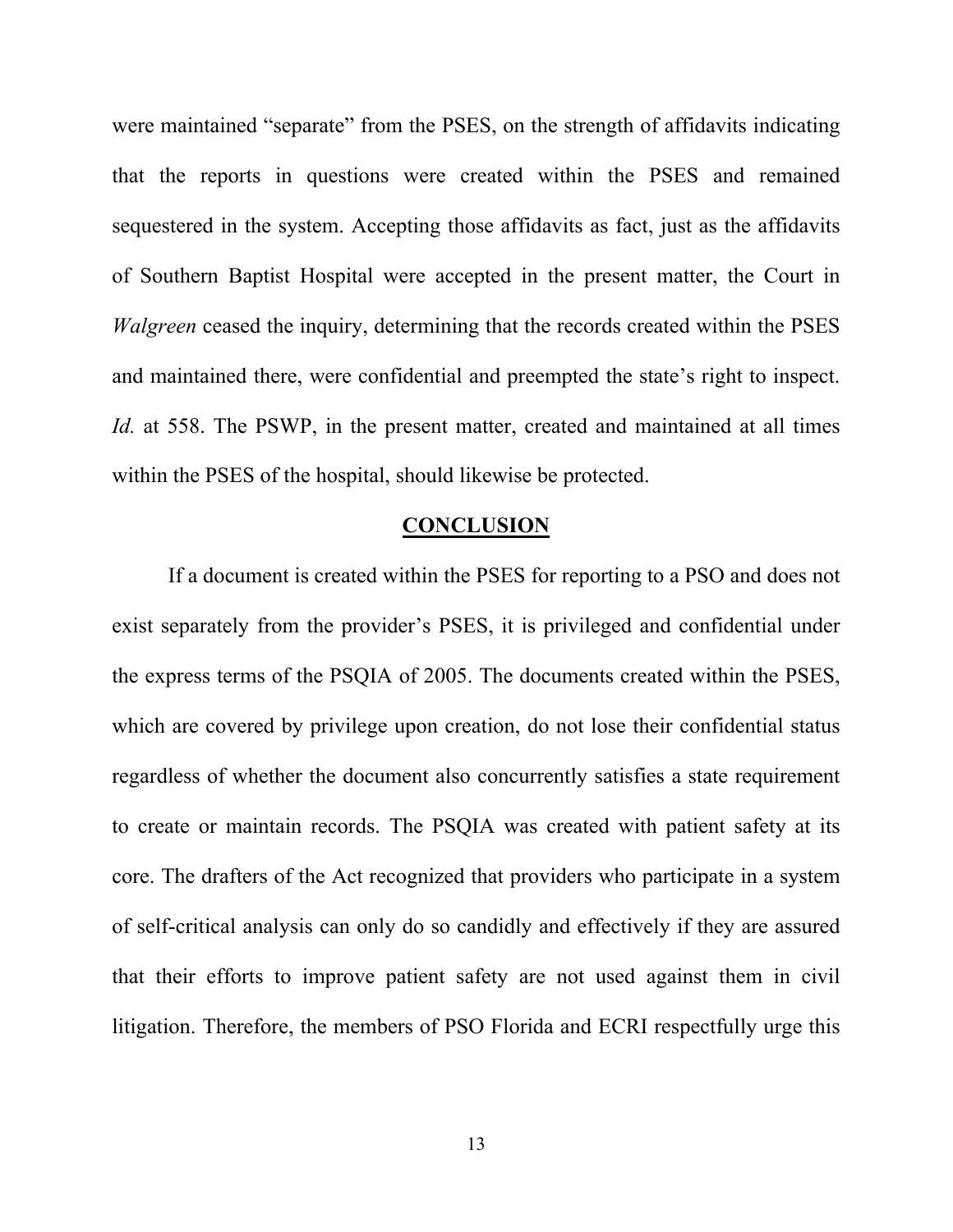Court to uphold the express provisions of the PSQIA and to support their participation in furtherance of the Act's worthy goals.

### **CERTIFICATE OF SERVICE**

I HEREBY CERTIFY that a true and correct copy of the foregoing has been furnished by U. S. Mail to the individuals identified on the attached Service List on May 2, 2016.

> /s/ Andrew s. Bolin, Esq. ANDREW S. BOLIN, ESQ. Florida Bar No. 0569097 Beytin, McLaughlin, McLaughlin, O'Hara, Bocchino & Bolin 201 N. Franklin Street, Suite 2000 Tampa, FL 33602 (813) 226-3000 (813) 226-3001 (fax) Attorney for THE PATIENT SAFETY ORGANIZATION OF FLORIDA

#### **SERVICE LIST**

John J. Schickel Howard C. Coker Charles A. Sorenson 136 East Bay Street Jacksonville, Florida 32202 iis@cokerlaw.com [hcc@cokerlaw.com](mailto:hcc@cokerlaw.com) [cas@cokerlaw.com](mailto:cas@cokerlaw.com) [rms@cokerlaw.com](mailto:rms@cokerlaw.com) John R. Saalfield Duke Regan 245 Riverside Avenue, Suite 400 Jacksonville, Florida 32202

P. Scott Mitchell Kathryn L. Hood 2565 Barrington Circle Tallahassee, Florida 32308 [smitchell@fmhslaw.com](mailto:smitchell@fmhslaw.com) [khood@fmhslaw.com](mailto:khood@fmhslaw.com) [cmcrae@fmhslaw.com](mailto:cmcrae@fmhslaw.com)

W. Douglas Childs Linda M. Hester 1551 Atlantic Boulevard Jacksonville, Florida 32207 [dchilds@childslegalgroup.com](mailto:dchilds@childslegalgroup.com)